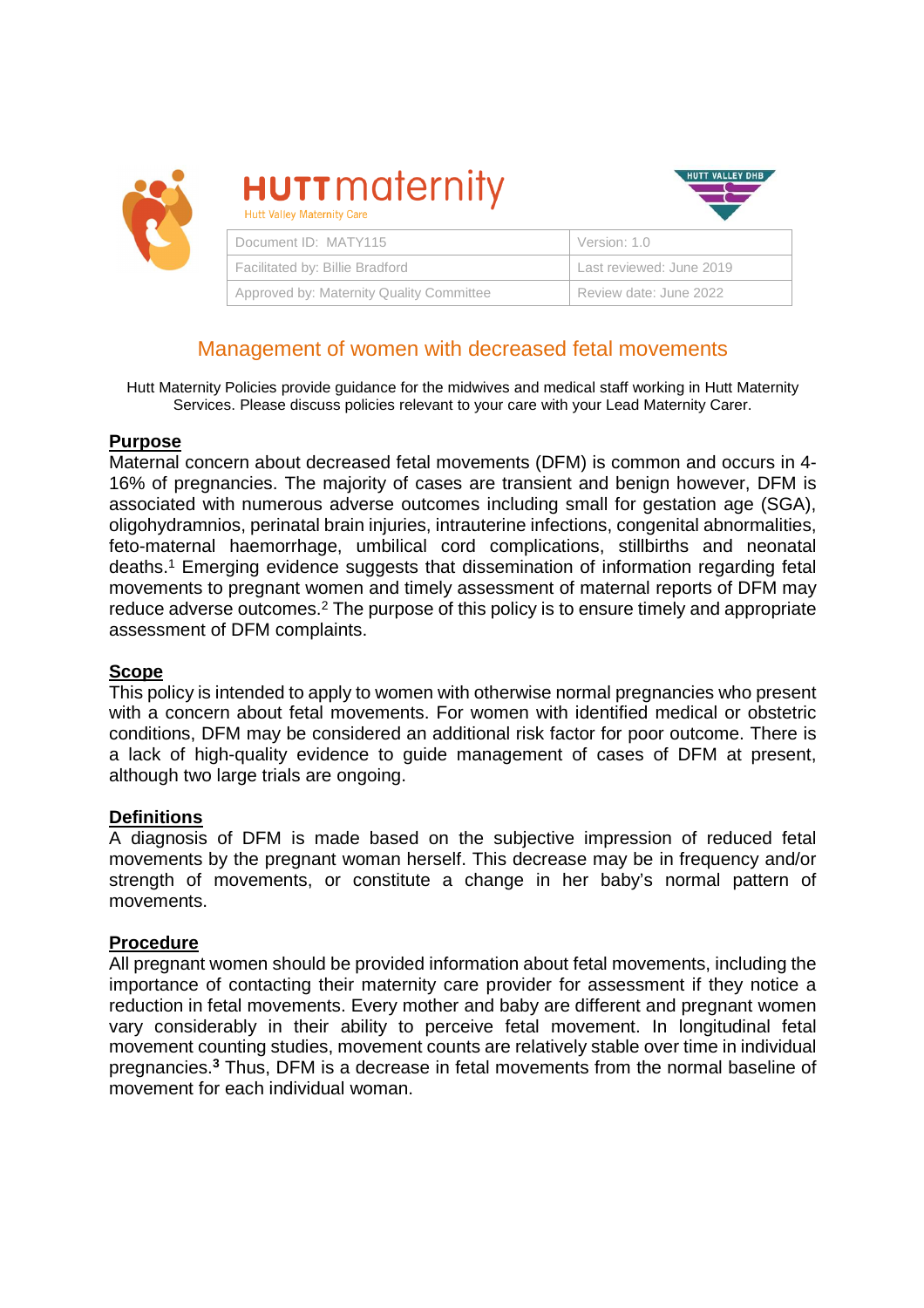There is no evidence that standard fetal movement advice should be altered for subgroups of women such as mothers with high body mass index (BMI)<sup>4</sup> or anterior placenta. Women at increased risk of poor outcome following presentation with decreased fetal movements include smokers, women aged >35 years and those with increased BMI.**<sup>5</sup>**

Cessation of fetal movement is a more worrisome sign than reduction in frequency. As is reduced frequency, coupled with reduced strength. A history of excessive or erratic fetal movement followed by cessation of movement has been associated with fetal death in a number of studies. Cases of repeat presentation with decreased fetal movement are associated with increased risk when compared to isolated DFM presentations.**<sup>6</sup>**

Pregnant women are often advised that fetal movements decrease prior to labour or that it is normal for the baby not to move for long periods. Health professionals should be proactive in dispelling these myths. Many women receive little or no information about fetal movements and have indicated they would prefer to get information about fetal movements from health professionals.**<sup>7</sup>**

### **Information for pregnant women**

#### Normal movement

Fetal movements are normally identified by women between 16 and 20 weeks gestation, although some women feel movements earlier and some may not feel movements until as late as 28-30 weeks. The first fetal movements are identified as light swishes or flutters, and the sensation is similar to bubbles of wind moving in the gut. Anterior placenta and primiparity are associated with a delay in quickening of approximately seven days.**<sup>8</sup>**

Fetal activity becomes easier for women to identify as pregnancy advances and the fetus grows larger and stronger. By 32 weeks most women will be aware of regular bouts of movement interspersed by quieter 'rest' periods. Perception of fetal hiccups and increasingly strong movements are associated with reduced risk of stillbirth.**<sup>9</sup>**

Women should be encouraged to take note of their baby's normal daily movement pattern and to 'check-in' with their baby every day to ensure they are moving normally. It is normal to feel less movement during the morning and when the mother is in an upright position.**10,11** Conversely, women perceive fetal movements more readily during the afternoon or evening and when sitting down or lying on the left side. At term, fetal rest periods last for longer, and whole-body movements such as stretching or wriggling movements occur more often than brisk kicking movements due to diminished space in the abdomen.

A small number of women will feel very few or no fetal movements, despite normal pregnancy progress. Such women should be encouraged to observe and note their baby's growth and any pregnancy changes that are indicative of normal progress. In some cases, more regular fetal assessment may be required for the purpose of reassurance.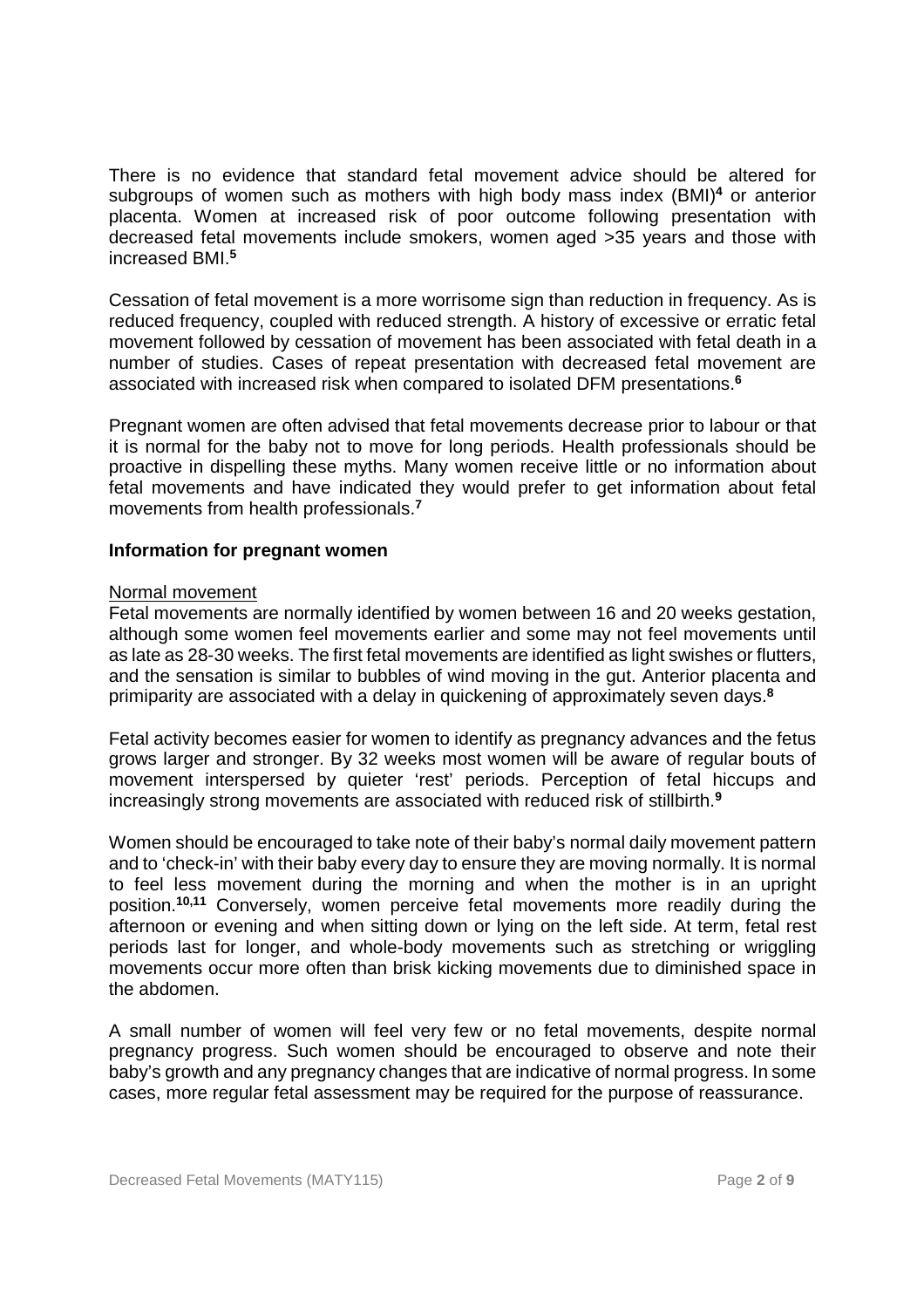There is no evidence that eating sugary food or drinking cold water promotes fetal activity and advising women who are concerned about movements to do this, can delay formal assessment.**<sup>12</sup>** Excessive delay in presenting with fetal movement concerns is associated with worse pregnancy outcome.**<sup>13</sup>**

**It is important that all pregnant women are informed that a reduction in fetal movements can be a sign the baby is not doing well and to contact their care provider for assessment. If the woman becomes concerned about movements during the evening/night time or over the weekend, she should be advised not to delay assessment until the following day or until the next appointment.** 

The leaflet 'Your Baby's Movements and What They Mean' published by the Perinatal Society of Australia New Zealand is a useful source of written information for pregnant women and is available in a number of languages via the website below. https://sanda.psanz.com.au/resources/pregnancy/

## **DFM at 20-27+7 weeks**

There is very little evidence to guide assessment of fetal movements at this stage of pregnancy, as CTG is difficult to interpret and delivery is often not appropriate. Nevertheless, there are case reports of women presenting with fetal movement concerns prior to 28 weeks where prompt attention has mitigated a poor outcome.

A reasonable approach at this gestation is to first take a history and listen to the fetal heart. An ultrasound scan should be considered to assess fetal biometry and amniotic fluid. If the woman has not had a morphology scan one should be arranged. Testing for feto-maternal haemorrhage should also be considered by Kleihauer or flow cytometry.**<sup>1</sup>**

#### **DFM at >28 weeks**

## **Assessment of DFM complaints should be undertaken as soon as possible and within 2 hours.**

The DFM assessment is essentially; a full antenatal check with the addition of a CTG, Kleihauer (or flow cytometry) and ultrasound scan for fetal biometry and liquor volume where indicated.

At present, there is insufficient evidence for offering routine ultrasound scanning for all women with DFM, however, a large Norwegian study reported a significant reduction in perinatal deaths (OR 0.51, 95% CI 0.32-0.81) after introduction a protocol that included ultrasound examinations for all DFM cases.**<sup>15</sup>** The most common potentially abnormal finding in association with DFM is SGA, which affects 16-26% of DFM cases. Identification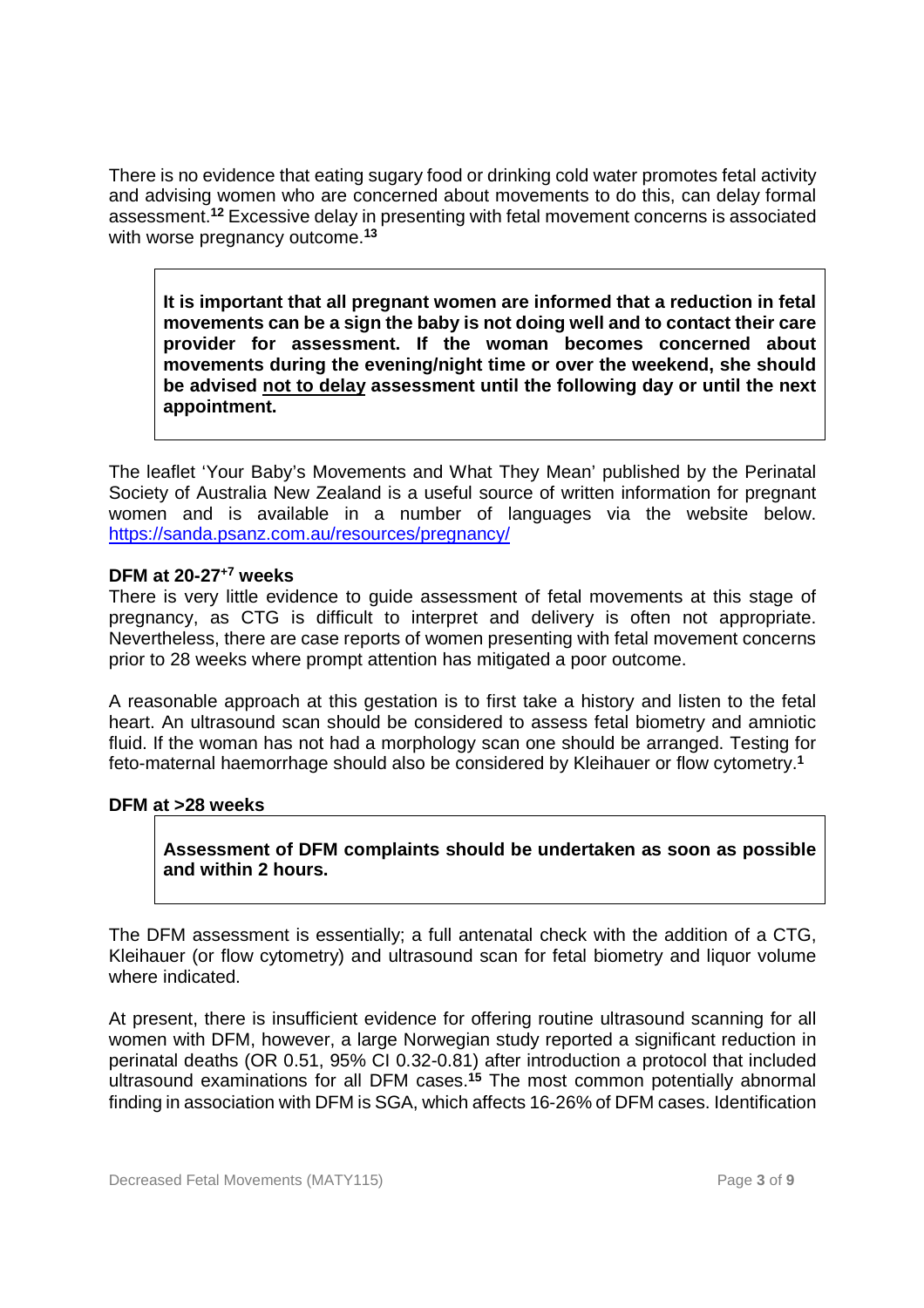of fetal growth problems allows for optimal fetal surveillance and timing of delivery,**<sup>16</sup>** theoretically reducing the risk of perinatal death.

DFM is associated with placental insufficiency, especially in cases of multiple/repeat presentation.**6,17,18** Routine umbilical artery Doppler assessment for all DFM cases has not been shown to be useful, however placental and fetal Doppler assessment may be indicated in some cases. The need for ultrasound scan and timing of same should be determined on a case-by-case basis.

#### **Assessment**

The first step is to auscultate the fetal heart to exclude fetal death, making sure to distinguish the fetal heart beat from the maternal. A hand-held Doppler device should be used for this, not a pinards or other stethoscope. If there is no fetal heart-beat, formal ultrasound should be arranged as soon as possible and the protocol for fetal death should be followed. When fetal viability is confirmed, other reasons for the fetal movement concern should be explored, as below;

- 1. Review the history and note any risk factors for stillbirth (see appendix 1).
- 2. Record the blood pressure, temperature, pulse and urinalysis.
- 3. Measure the symphysial-fundal height and plot it on a customised growth chart. For women with a BMI that precludes accurate fundal height measurement a growth scan should be carried out.
- 4. A CTG should be performed for at least 20 minutes or until satisfactory, ensuring the mother is marking the fetal movements that she perceives. The optimal position for conducting a CTG is with the mother seated or side-lying. A supine position should be avoided when undertaking CTG. Sugary foods and drinks of water do not promote reactive CTGs.**<sup>14</sup>**
- 5. Perform a Kleihauer or flow cytometry test to exclude significant feto-maternal haemorrhage.
- 6. Consider carrying out an ultrasound scan within 24 hours, including fetal biometry, amniotic fluid volume and fetal morphology (if morphology scan not already performed).

#### **Follow-up**

**If there are any abnormalities present,** the ongoing plan of care should be determined following consultation with a specialist.

**If the assessment is normal**, there are no risk additional risk factors for stillbirth and the mother feels that her baby's movements have returned to normal, no further follow-up is required.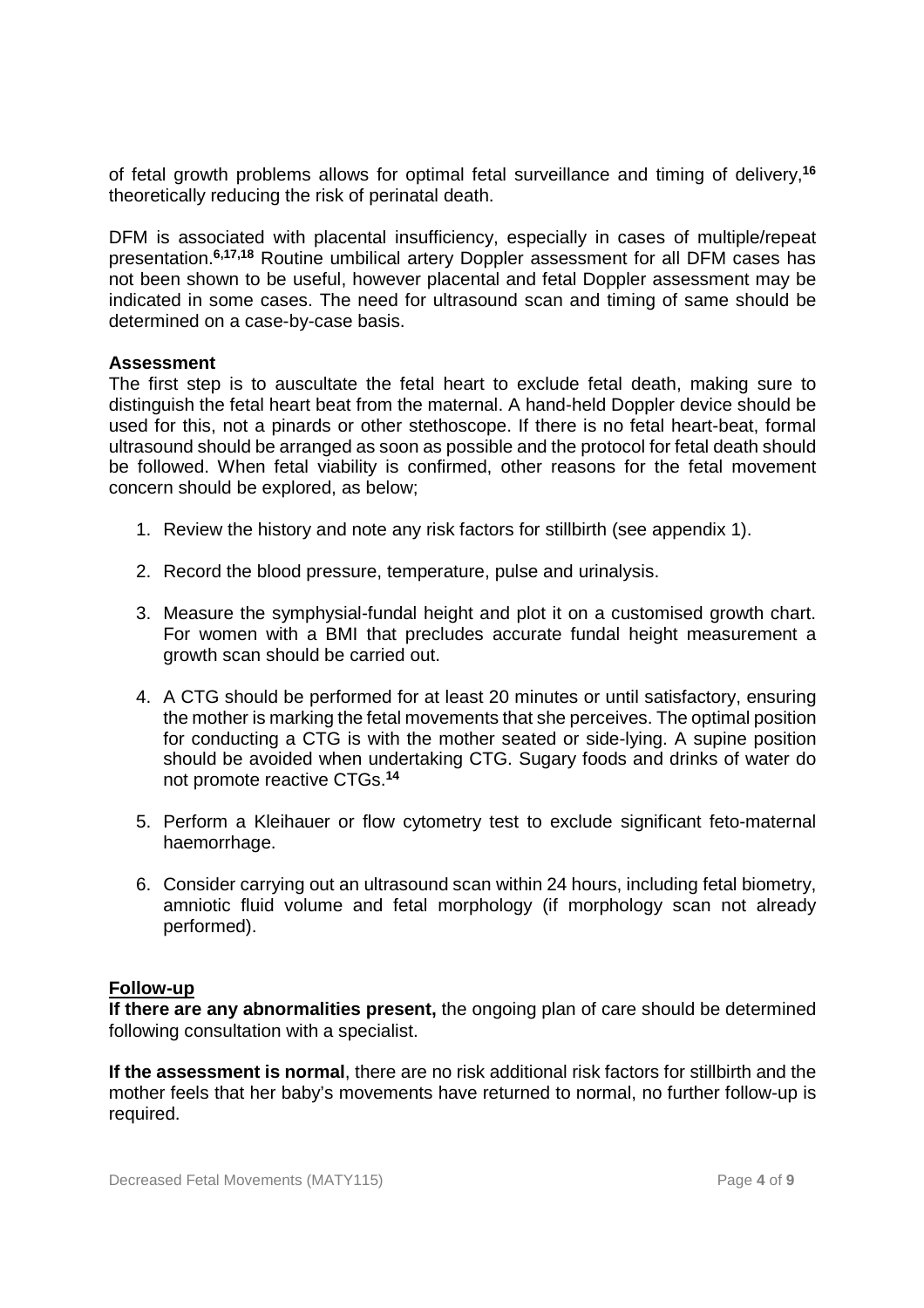**If the assessment is normal, but** the woman continues to perceive altered fetal movement she should have an ultrasound scan and return for repeat CTG the following day. Twice weekly CTG and ultrasound assessment of liquor volume, should be considered until 37 weeks.

**If the women is 37 weeks or more** with a favourable cervix and has had multiple DFM presentations and/or has additional risk factors for stillbirth (see appendix 1) the relative risks of induction of labour versus expectant management should be discussed with a specialist.

**Of note.** Supine maternal sleep position is associated with increased risk of late stillbirth.**<sup>19</sup>** This association is thought to be due to impaired placental perfusion resulting from compression of the inferior vena cava during supine maternal sleep, which may be an added stressor to a vulnerable fetus. All women who have presented with DFM should have advice to avoid going to sleep supine reinforced at the time of assessment.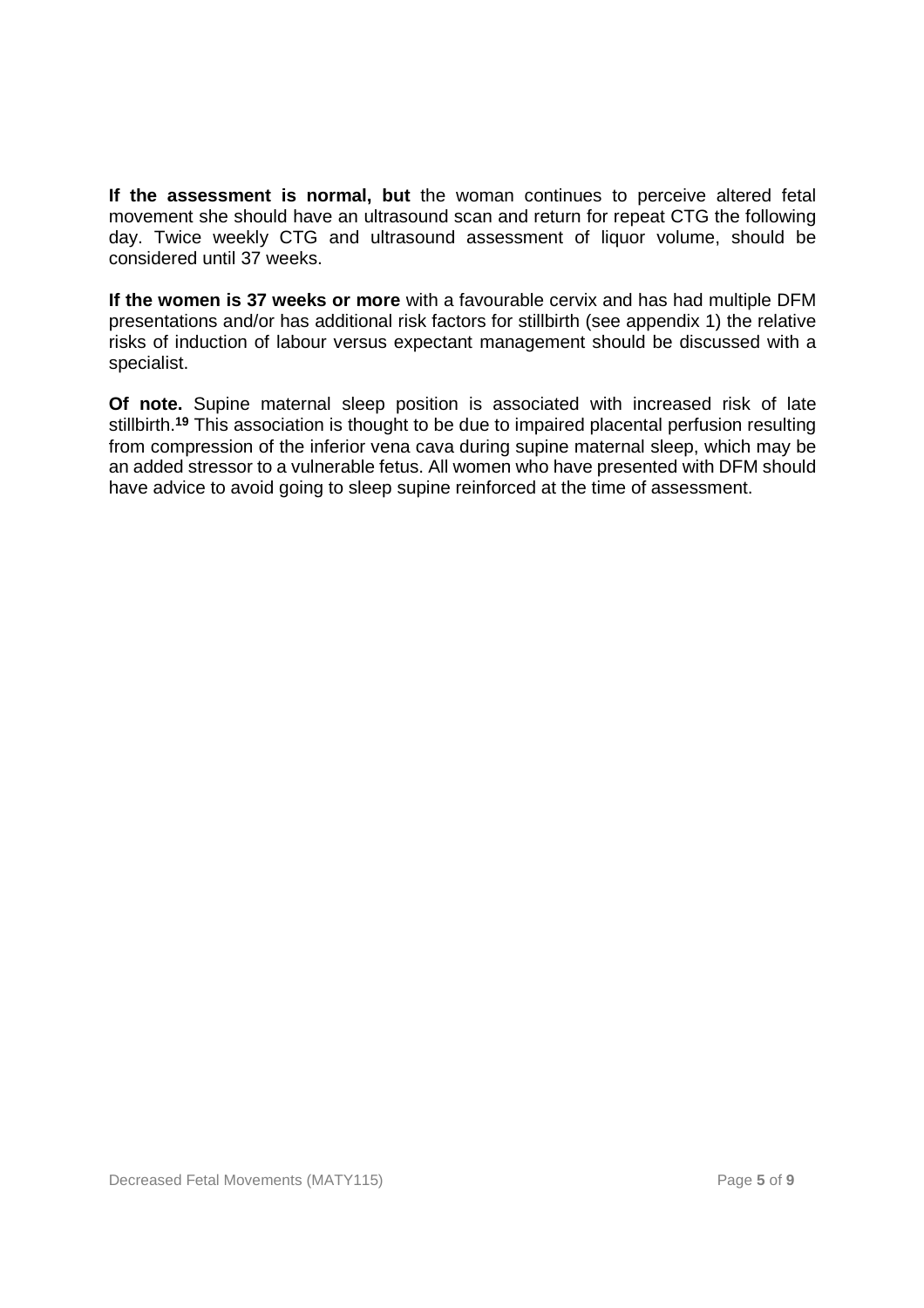## **Appendix 1**

## **Risk factors for stillbirth<sup>20</sup>**

- Previous stillbirth
- Fetal growth restriction and SGA
- Diabetes
- Hypertension
- Parity of 0 or >3
- Advanced maternal age (>35 years)
- Smoking or illicit drug use
- Indian ethnicity
- Low socioeconomic status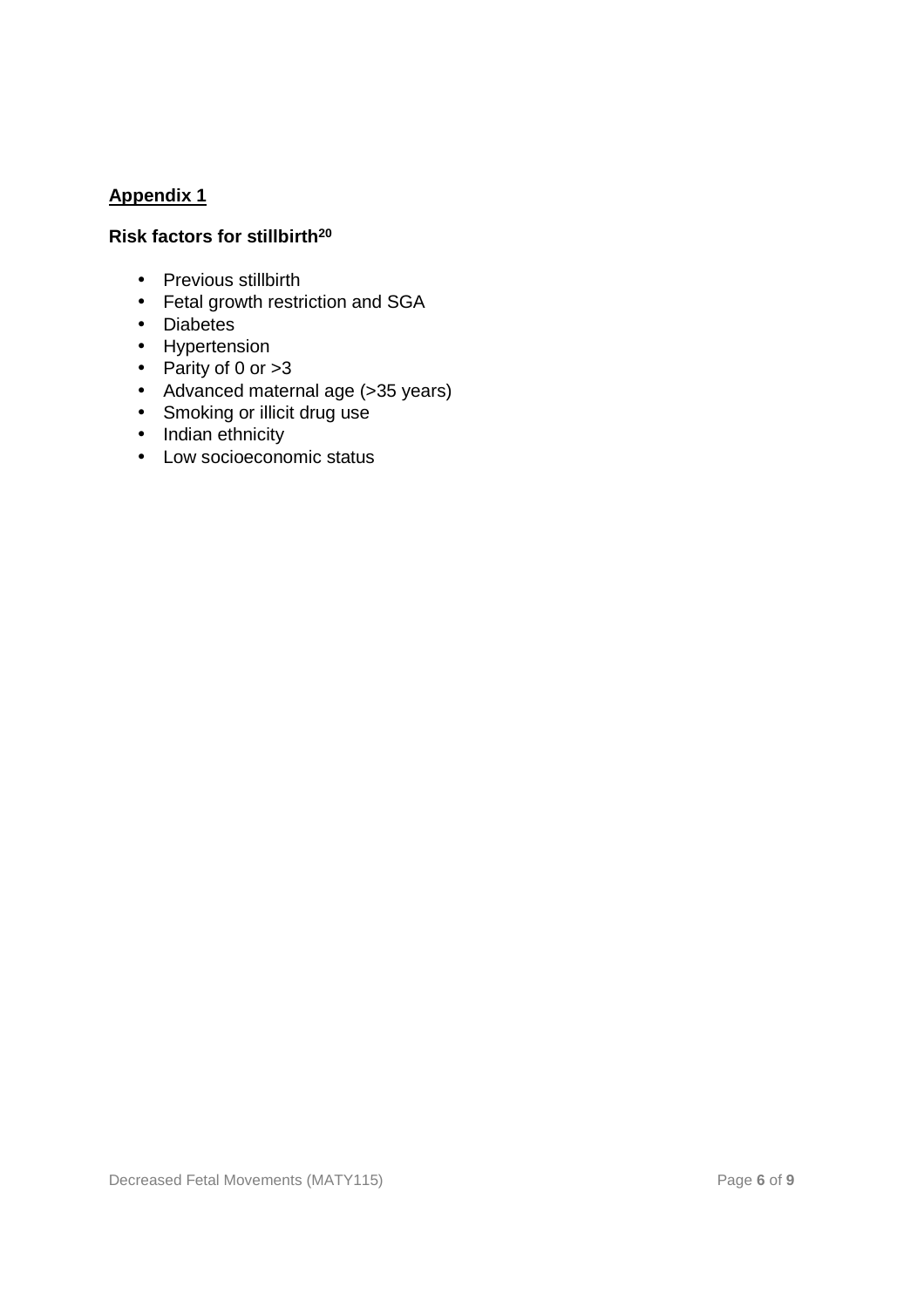# **Appendix II Flowchart**

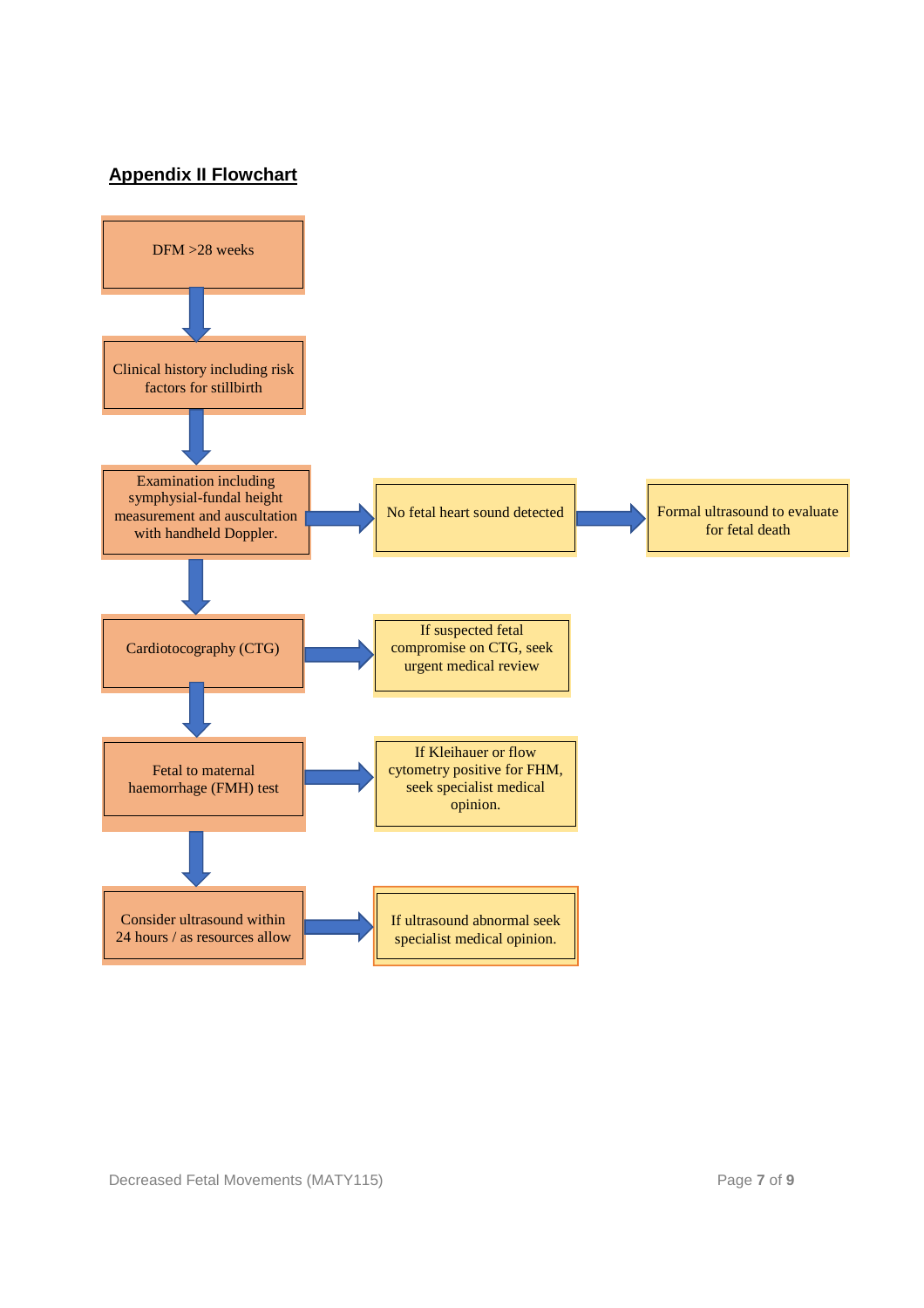## **References**

- 1. Gardener G, Daly L, Bowring V, et al. Clinical practice guideline for the care of women with decreased fetal movements. 2017.
- 2. Winje B, Wojcieszek A, Gonzalez-Angulo L, et al. Interventions to enhance maternal awareness of decreased fetal movement: a systematic review. BJOG Int J Obstet Gynaecol. 2016;123(6):886-898.
- 3. Winje BA, Røislien J, Frøen JF. Temporal patterns in count-to-ten fetal movement charts and their associations with pregnancy characteristics: a prospective cohort study. BMC Pregnancy Childbirth. 2012;12(1).
- 4. Bradford BF, Thompson JMD, Heazell AEP, Mccowan LME, McKinlay CJD. Understanding the associations and significance of fetal movements in overweight or obese pregnant women: a systematic review. Acta Obstet Gynecol Scand. 2018;97(1):13-24.
- 5. Tveit JV, Saastad E, Stray-Pedersen B, Børdahl PE, Frøen JF. Maternal characteristics and pregnancy outcomes in women presenting with decreased fetal movements in late pregnancy. Acta Obstet Gynecol Scand. 2009;88(12):1345- 1351.
- 6. Scala C, Bhide A, Familiari A, et al. Number of episodes of reduced fetal movement at term: association with adverse perinatal outcome. Am J Obstet Gynecol. 2015;213(5):678.e1-678.e6.
- 7. Smyth RMD, Taylor W, Heazell AE, Furber C, Whitworth M, Lavender T. Women's and clinicians perspectives of presentation with reduced fetal movements: a qualitative study. BMC Pregnancy Childbirth. 2016;16(1). doi:10.1186/s12884-016- 1074-x.
- 8. Gillieson M, Dunlap H, Nair R, Pilon M. Placental site, parity, and date of quickening. Obstet Gynecol. 1985;64(1):44-45.
- 9. Stacey T, Thompson JMD, Mitchell E, Ekeroma A, Zuccollo J, McCowan L. Maternal perception of fetal activity and late stillbirth risk; findings from the Auckland stillbirth study. Birth. 2011;38(4):1-6.
- 10. Minors DS, Waterhouse JM. The effect of maternal, posture, meals and time of day on fetal movements. Br J Obstet Gynaecol. 1979;86:717-723.
- 11. Bradford B, Maude R. Maternal perception of fetal movements in the third trimester: A qualitative description. Women Birth. December 2017.